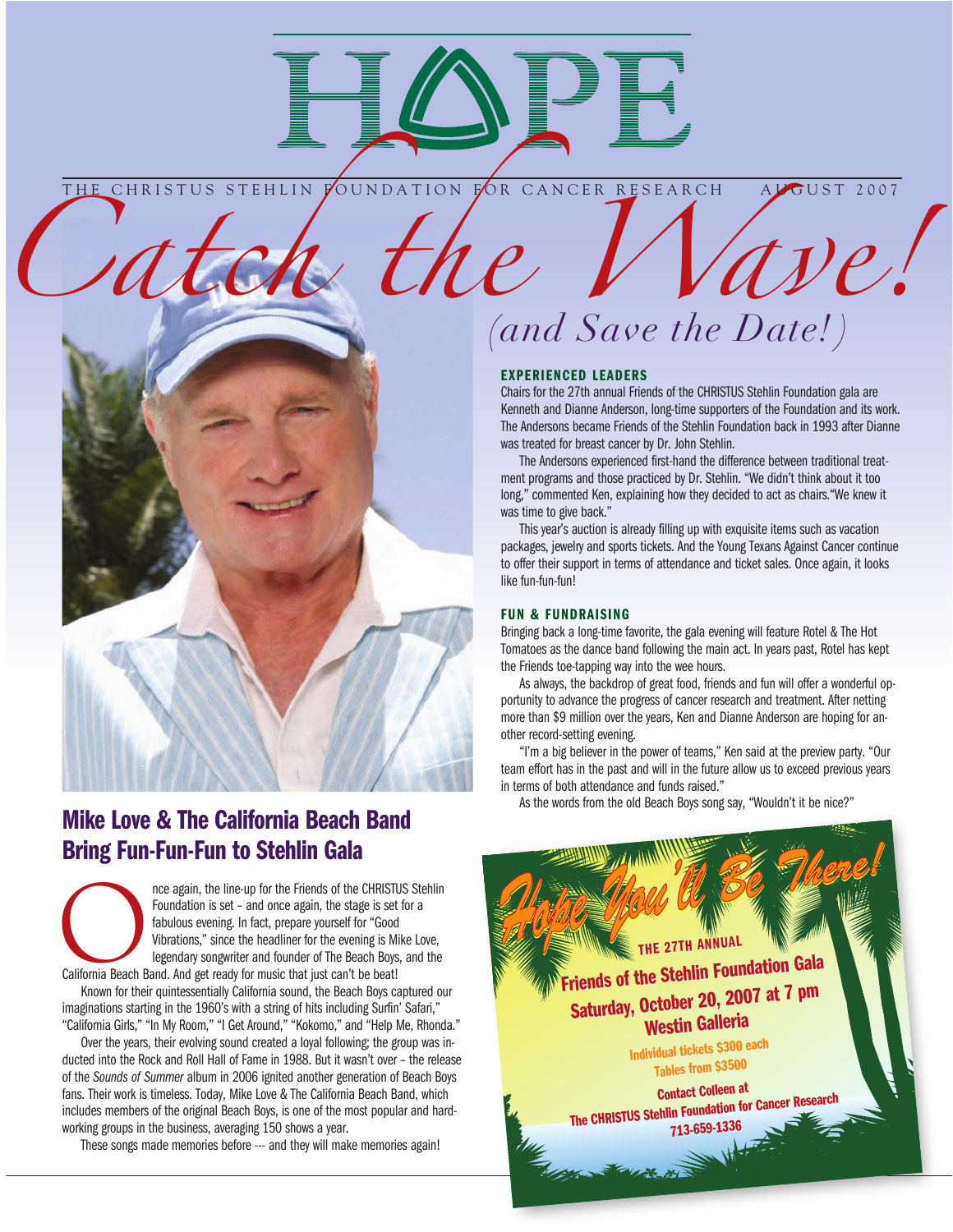

One of the preview party attendees was Bruce Roberson, whose sister Susan died from breast cancer in 1992. During the evening Bruce presented a check to the CHRISTUS Stehlin Foundation for \$25,000 – funds raised through the 14th annual Susan's Rally. The April road race / touring event features interesting sights and challenges around Houston. This check puts the total amount raised by Roberson and friends at more than \$235,000.



In response to founder Isadore Sharp's call to help fight cancer, the Four Seasons Hotel Houston, a longterm supporter, has designated the CHRISTUS Stehlin Foundation as its chosen charity for 2007. In addition to raising \$8,000 Mark Herron, general manager, announced that any other organization that meets or exceeds this donation will receive a weekend package at the Four Seasons Hotel Houston, including a Saturday night stay in a Four Seasons Houston Executive Suite and Sunday Brunch in Quattro for two. Winners will be announced at the October 20 gala. The challenge is on!



#### **P R E V I E W P A R T Y S E T S T H E T O N E**

**M**ore than 100 Friends (and their friends) gathered at the home of Sally and Bobby Anderson for a brief look into the future in terms of the Friends of the Stehlin Foundation October gala.

The announcement that the entertainment for the 27th annual gala would be Mike Love & The California Beach Band was met with cheers and applause. The crowd also cheered as gala chair Ken Anderson challenged the group to make this the most successful gala ever.

Winding up the presentation were two generous donations. The first was an \$8,000 check from the Four Seasons Hotel Houston, followed by a \$25,000 donation from Bruce Roberson in honor of Susan's Rally.

Next on tap: The Preview Party, scheduled for Wednesday. August 29 at 6:30 p.m. at the fabulous Tootsies. It's looking like an "Endless Summer!"

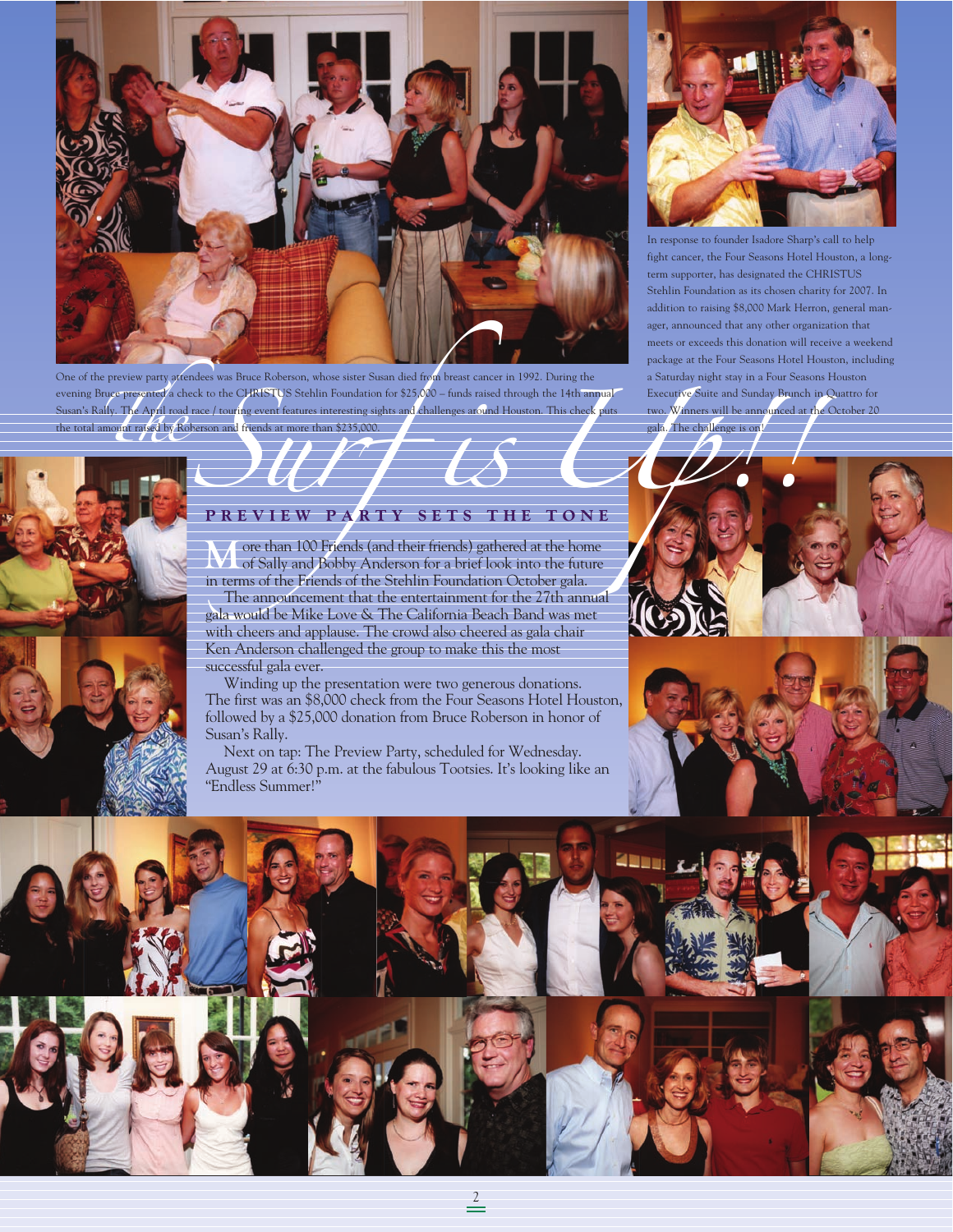



# THE LEGACY OF THE STEHLIN FOUNDATION - ALIVE & WELL

**D**r. John S. Stehlin, the pioneering surgical on-<br>cologist who founded the Stehlin Foundation for Cancer Research in 1970, refused to accept the status quo when it came to treating people with cancer. His innovation, as well as his compassion, became the cornerstones of his work.

At the same time that he was challenging the practices of conventional medicine, Dr. Stehlin challenged the boundaries that existed between physicians, researchers and other caregivers. He believed in a "tripartnership" approach, involving patient, physician and researcher. The relationship he developed with the Sisters of Charity of the Incarnate Word through St. Joseph Hospital reinforced Dr. Stehlin's philosophy of addressing the spiritual and emotional needs of the patient.

This combination is rare to find in a single person, and in a single organization.

Now that Dr. Stehlin has retired, these principles are upheld at the CHRISTUS Stehlin Foundation through others. However, there are patients and families who will never forget the unique approach of Dr. John Stehlin.

This year is like most others, in that the CHRISTUS Stehlin Foundation has received several heartfelt thank-you letters "out of the blue." Here are some samples from our mailbox.

## May 11, 2007

### Dear Dr. Stehlin,

While you may not recall my name, I expect that you will certainly remember my father, Paul Victor, who was a patient of tainly remember my father, Paul Victor, who yours – oh so many years ago. I'm his oldest daughter and have

been meaning to write you this letter for quite a long time. Over the decades our entire extended family has remem-

bered you in our prayers and thoughts of thanksgiving for your work with Dad. We are so blessed that he conquered his cancer back in the 1960's and that it was your skill, wisdom and friendship that gave us so many wonderful memories and such learn-

ing over the decades he survived. Last weekend, we celebrated the first wedding of the next

generation, my sister Louise's' daughter – what a wonderful event! My mother, Juliette, was able to attend, flying to Los Angeles at 87 to join us. We were all reminded of how much Dad enjoyed these events – and how much fun he added to everyday life. We, of course, missed him particularly on this occasion as

we approach the tenth anniversary of his passing. In the last week I started to realize from yet another per-

spective what a wonderful gift you gave us all. I realized that if Dad had not found you, we would not have

had all the warm and joyful memories of him joining in the fun at the weddings of my generation – his children, his nieces and nephews. We shared over thirty additional years with him,

thanks to you. From the bottom of our hearts we thank you once again for

making such a huge difference in our lives by helping Dad recover, heal, and grow. You will remain in our prayers always. We wish you much happiness in your life and in the years

ahead.

Best regards, Madeline McMenamin Livermore, Callifornia March 7, 2007

Dear Dr. Stehlin,

I have been intending for many years to just say "thank you." When I was in High School in the early 70's my mother was your patient. She had melanoma, and other doctors had told her there was nothing that could be done. Someone referred<br>her to you, and last month she turned zo.<br>Because referred Because of you my men B. Lurned 70.

Because of you, my mom, Rubye Jo Kniight, saw her children and grandchildren grow up. Because of you my brothers and I still have our mom, and because of you my brothers<br>know their grandmother.<br>You see Your our kids got to

You gave my mother her life, but you gave her family our

mother, grandmother and wife. Our lives would have all been very different without you. Every year at Christmas when I watch It's a Wonderful Life for the umpteenth time, I think of you and I always think that I need to write and let you know<br>what a difference you made in my family. what a difference you made in my family.

I am very thankful that you exist and that my mom found<br>at the exact time that she needed you my mom found

you at the exact time that she needed you. Thank you for all that you do. I will be forever be grateful to you.

> Sincerely, Becky Hopkins Alvin, Texas

Email Sent: June 29, 2007<br>To: The arry, 2007 <sup>To:</sup> The CHRISTUS Stehlin Foundation<br>Subject: Dr. Stehlin Subject: Dr. Stehlin<br>Dear Sirs:

I was a patient of Dr. Stehlin in 1976 for thyroid surgery. He was such a warm and wonderful doctor that I have never forgotten him. I told him to put the incision where I would not have a wrinkle and NOT to hurt my vocal cords since I sing. He took these requests in stride and did a perfect job. He even sent<br>I told him of places I had visited there even sent<br>I think of him would love for him to the place prior to me a post card during a trip to New York City after I told him of places I had visited there just prior to my surgery. I would love for him to know how much think of him.<br>I think of him.<br>Not how how much how much I think of  $_{him}$ 

Please give him my very best regards,<br>Sally Bartlett<br><sup>San</sup> Antonio m Sally Bartlett Lunder